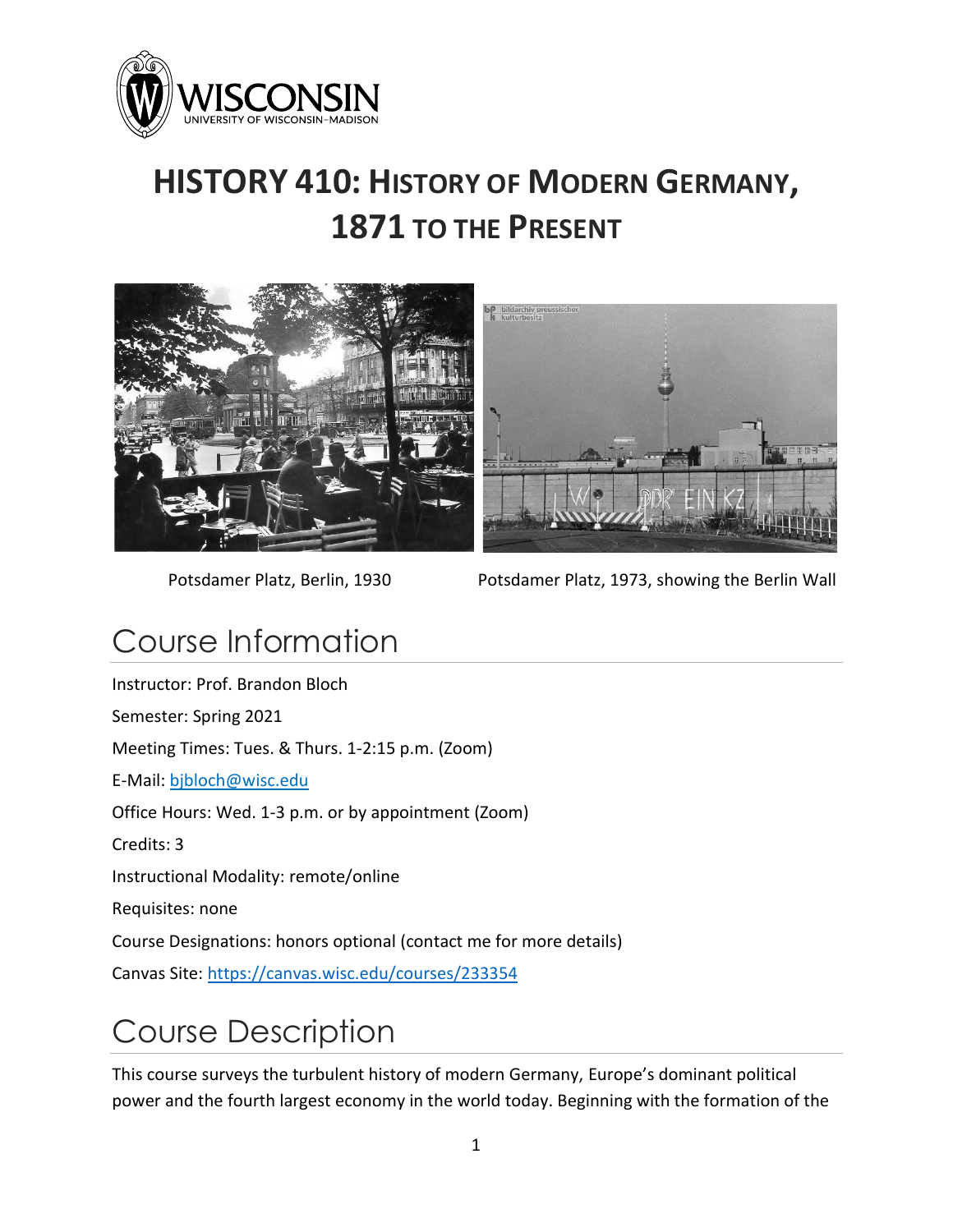German nation-state in 1871, we will examine Germany in its many guises: the empire whose global ambitions helped spark World War I; the fledgling democracy of the interwar Weimar Republic; the Nazi dictatorship that laid ruin to Europe; the divided nation of the Cold War; and the bedrock of today's European Union. Throughout the course, we will consider what made Germans' experience of modernity distinct, but also how German history reflects political, social, and economic forces that have transformed the modern world.

Three core themes will guide our exploration. First, we will situate Germany in the wider world, asking how Germans shaped global patterns of trade, immigration, and warfare, and how German society has in turn been shaped by immigration from Africa, Asia, and the Middle East. Second, we will pay special attention to the experiences of women, Catholics, Jews, workers, immigrants, and Black Germans, exploring what histories of diverse and marginalized groups reveal about the transformations of dictatorship and democracy. Finally, we will ask what German history can tell us about the sources of solidarity, reconciliation, and political responsibility, questions that remain relevant in our own time. How did a country that orchestrated the murder of six million Jews and millions of other victims during the Second World War attempt to come to terms with its past and make restitution for its crimes?

This course does not presume any prior knowledge of the subject matter or experience in history courses. (History majors are, of course, welcome!) The premise is that history is not simply a static collection of facts but an evolving process of debate and interpretation. You will be introduced to the skills of historical analysis: reading critically, interpreting primary sources, evaluating competing arguments, and presenting your ideas in clear and compelling prose. Writing assignments build in complexity over the semester, and we will devote class time to practicing the skills you will need to succeed in these assignments. The purpose of the course is as much to introduce you to central themes of modern German history as to help you become a better reader, writer, communicator, and thinker.

## Learning Outcomes

By the end of the course, you will be able to:

- Evaluate primary sources to answer questions about authorship, perspective, audience, context, and credibility
- Identify the major turning points in German history since 1871, as well as continuities across these ruptures
- Advance historical arguments that assess the significance of technological transformation, colonialism, immigration, war, economic crisis, and foreign occupation as agents of change in modern German history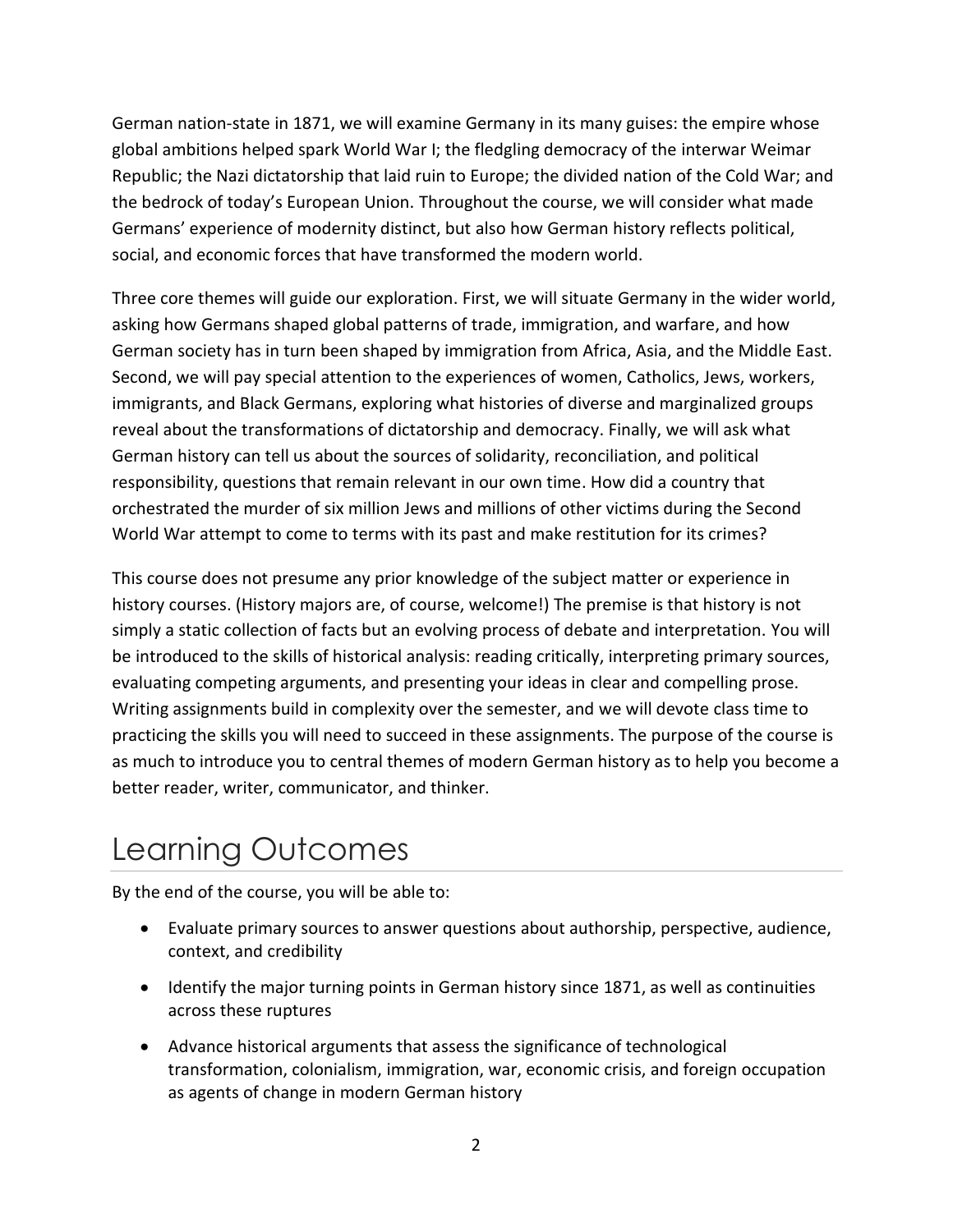- Develop an original historical argument based on primary source research in online databases
- Create a public-facing digital timeline and webpage presenting your analysis of a historical theme in a format that is accessible and compelling to a broad audience

## Course Requirements

\*Further details on the assignments, including expectations, guidelines, and rubrics, are available on Canvas.

## 1. Class Participation (25%)

*Discussion Participation [20%]:* This class will include lecture, discussion, and small group work, and your attendance and active participation are expected in all components of the course. The most productive discussions happen when classmates engage respectfully and constructively with one another's ideas. I will structure discussions and small group activities to facilitate this dialogue. Remember that the quality of your contributions to discussions is as important as the quantity, and that asking a wellinformed question counts as participation. I recognize that participation may come more easily to some than others, and I am happy to meet if you would like to discuss strategies for speaking up in class. Short in-class writing exercises will also count toward your participation grade.

*Discussion Board Posts [5%]:* Over the semester, you will be asked to post **three** oneparagraph responses to the course readings. Posts are due by 9 a.m. the day of class, and should deal with one or more of the readings we will be discussing that day. Within the constraints of a short post, you should aim to offer an argument or opinion addressing a specific question, rather than a general summary of the readings. Reading questions will be available in advance of each class.

You will also be asked to post three short replies to a group member's response. You do not necessarily have post your replies on the same days that you post your own responses. Replies are due by the start of class.

We will break into groups during the first week of class, and you will submit your posts to your group's discussion board. The first response and reply are due by Feb. 4; the second by March 18; and the third by April 22.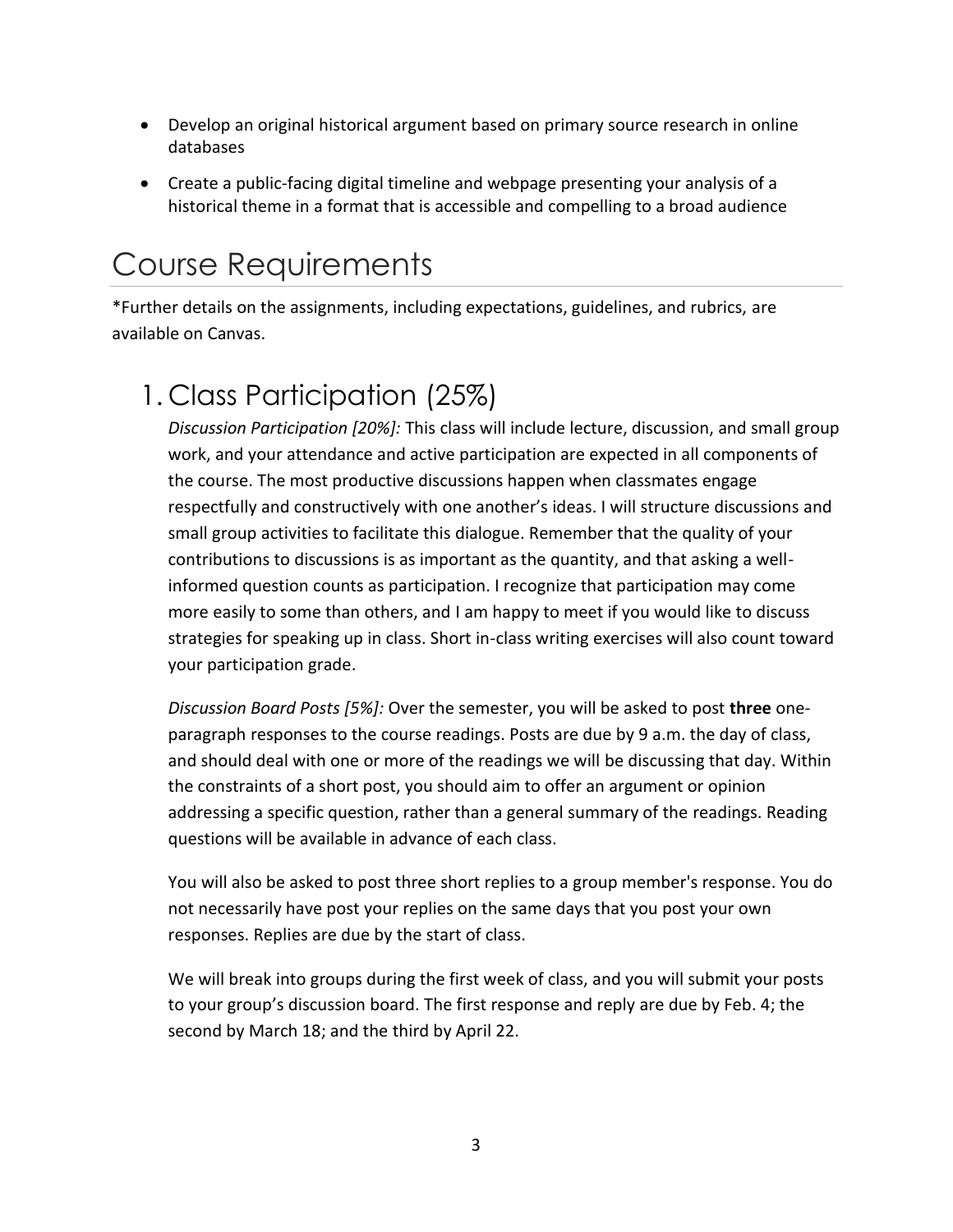#### 2. In-Class Debates (10%)

We will hold debates in class on Feb. 11 and March 11 (the first dealing with German colonialism, the second with the Great Depression). In each debate, you will be assigned to work in a group representing a particular political party or lobby. Each group will be responsible for crafting an opening statement that you will present at the beginning of the debate; each group member should speak for about one minute (~120-150 words). Your group's position will be based on short pre-assigned readings.

#### 3. Primary source essay, due March 2 (15%)

At the end of the first unit ("The Rise and Fall of the German Empire, 1871-1918"), you will be asked to submit an essay of 4-5 (double-spaced) pages addressing a selection of our primary source readings on this period. Possible questions will be distributed one week in advance. No additional research beyond the course readings and lectures is expected. You may choose to submit a complete draft for feedback by Feb. 25, before submitting the final version by March 2.

#### 4. German history timeline, due April 8 (15%)

By March 9 (week 7), you will select a theme in modern German history during the period from 1918-50 (the Weimar Republic, National Socialism and World War II, and the early postwar period) that will serve as the basis for your final project. The first part of this project is to contribute to a shared digital timeline of modern German history, which we will construct as a class. You will be asked to contribute **five** entries to the timeline, each dealing with a primary source related to your topic. (Many of these sources will come from the database [German History in Documents and Images.](http://germanhistorydocs.ghi-dc.org/)) Each timeline entry should include a link to the primary source, a one-paragraph analysis, an accompanying image, and an appropriate citation.

We will discuss expectations for the timeline at length in class. You should contribute at least three timeline entries by March 30, and all five by April 8. The technology is straightforward; I will share a Google Sheet with the class that you will use to upload the data for each entry.

#### 5. Final project (webpage), due May 5 (35%)

For the final project, you will be asked to build a webpage on our class Google Site related to your chosen theme (see above). The webpage should take the form of a research essay—that is, it should make an argument about your topic rather than simply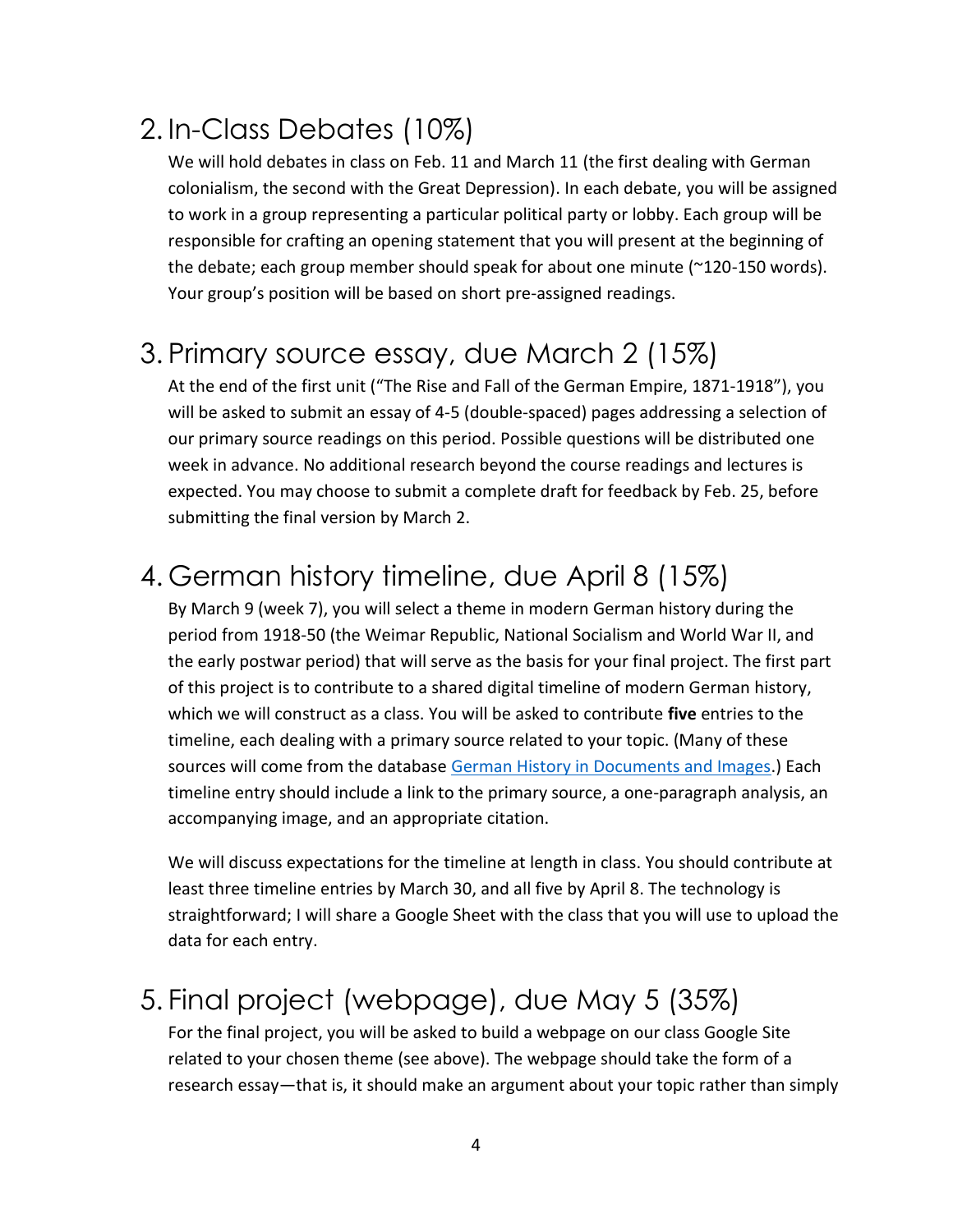conveying information—but you should also aim to present the material in an accessible and appealing way for a broad readership. Your webpage should consist of a text of approximately 1,800 words (equivalent to 6 double-spaced pages in Word) along with accompanying visual images and links. For your research, you will draw on the primary sources you selected for the course timeline, as well as 2-3 secondary sources (scholarly articles or book chapters).

We will discuss expectations for this project at length in class. For now, keep in mind the following intermediate deadlines. The preliminary assignments will count for 5% of your course grade, and the final webpage for 30%.

- One-paragraph topic description: March 9
- Annotated bibliography: March 18
- Outline and introductory paragraph: April 15
- Draft (optional): April 27
- Final webpage: May 5 at 4 p.m.

\*Graduate students should see me to discuss alternative expectations, which will include a final paper worth 50% of the course grade in lieu of the timeline and webpage assignments.

#### Grading Scale

| A: 93-100  | AB: 88-92  | B: 83-87    | BC: 78-82 |
|------------|------------|-------------|-----------|
| $C: 70-77$ | D: $60-69$ | F: Below 60 |           |

## Credit Hours

The credit standard for this 3-credit course is met by an expectation of a total of 135 hours of student engagement with the course's learning activities (at least 45 hours per credit, or 9 hours per week). This includes regularly scheduled meeting times, reading, writing, group work, individual consultations with the instructor, and other student work as described in the syllabus. Since each 75-minute meeting counts for 1.5 class hours (for a total of **3 hours of direct instruction per week**), you should plan to allot an average of 6 hours per week outside of class for course-related activities. Assignment deadlines are designed to help you balance the work over the course of the semester.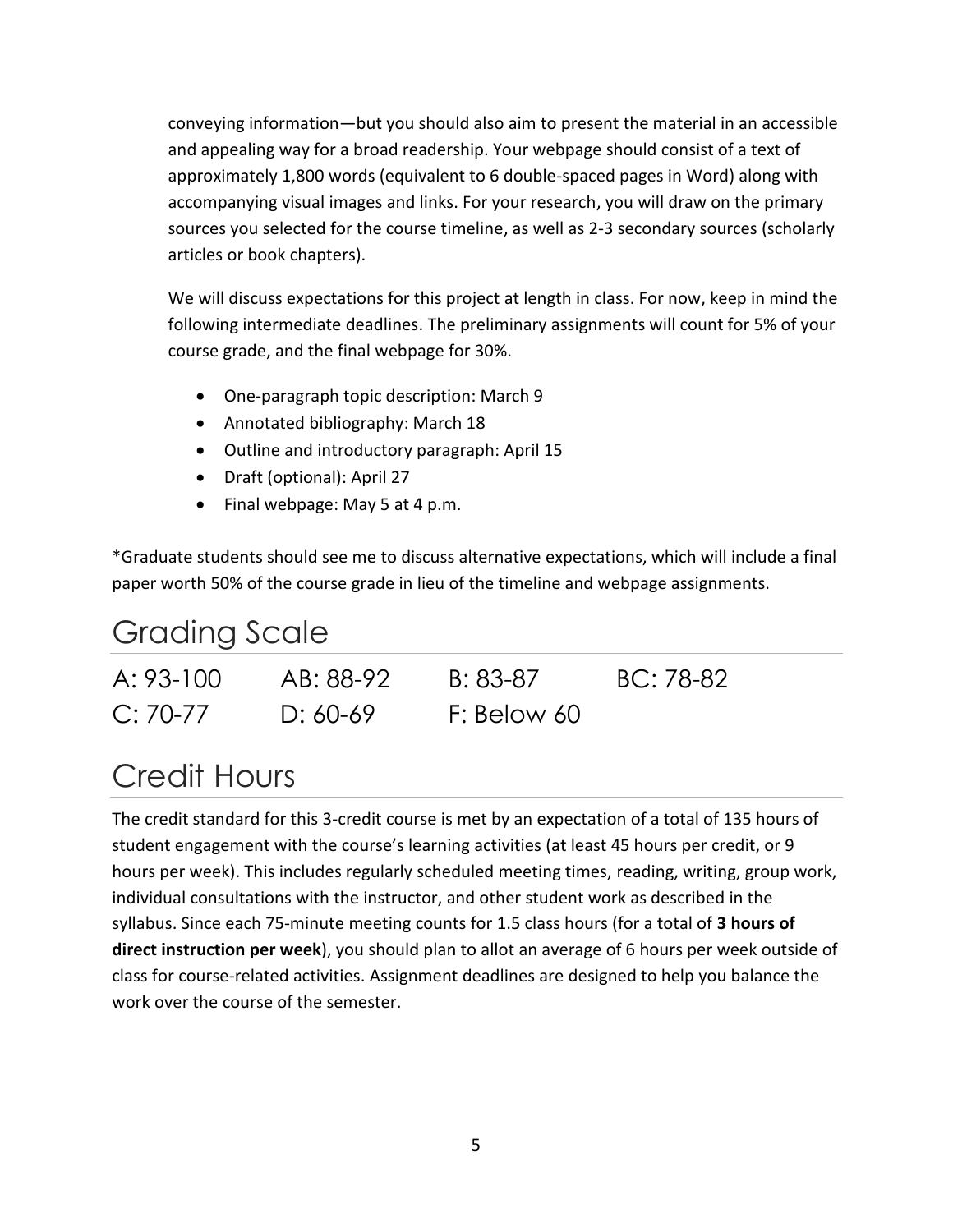# **Attendance**

Given the extraordinary circumstances of this semester, I understand the importance of a flexible attendance policy. There will be no penalty for missing class due to illness or a family emergency; but do let me know in advance if you won't be present. Every effort will be made to accommodate absences due to religious observance. If you need to miss a class, I will work with you to find alternative ways for you to fulfill the course learning goals (for instance, uploading PowerPoint slides and lecture notes to Canvas, meeting during alternative times, or using the Discussion Board to complete in-class exercises). I will not require additional "make-up" work, beyond the regular assignments, for excused absences. If you find that the stresses of COVID-19 are making it difficult for you to engage fully in the course, please let me know as soon as possible and we can arrange a time to talk. I am committed to ensuring a continuity of learning during these challenging times.

## Late Work

The pandemic also requires a more flexible approach to late work. If you are unable to meet an assigned deadline due to illness, family obligations, or because pandemic-related circumstances have put you behind in this or other courses, please let me know as soon as possible and we can work out a plan for you to get caught up. In cases of repeated, unexcused late work, I reserve the right to apply a deduction to late assignments out of fairness to other class members. Typically this deduction will be 3 points (out of 100) per day late.

Please note that I am not able to accept any written work for this course after Friday, May 7, the final day of the exam period. Incomplete grades can only be granted to students who are unable to complete the coursework due to "illness or other unusual and substantiated cause beyond their control." For the university policy, see: [https://registrar.wisc.edu/incompletes/.](https://registrar.wisc.edu/incompletes/)

## Academic Integrity

The exchange of ideas is at the core of academic inquiry, and you are welcome to discuss the course material with your classmates. However, all work that you submit for a grade should reflect your own thinking and writing, and adhere to proper citation practices in the discipline of history. Passing off another person's words or ideas as your own is not only unfair to your peers; it is also theft of the author's intellectual work, shutting out their voice from the academic conversation.

In my experience, violations of academic integrity tend to have two causes: either a) lack of awareness about citation standards, or b) procrastination, followed by panic. I have designed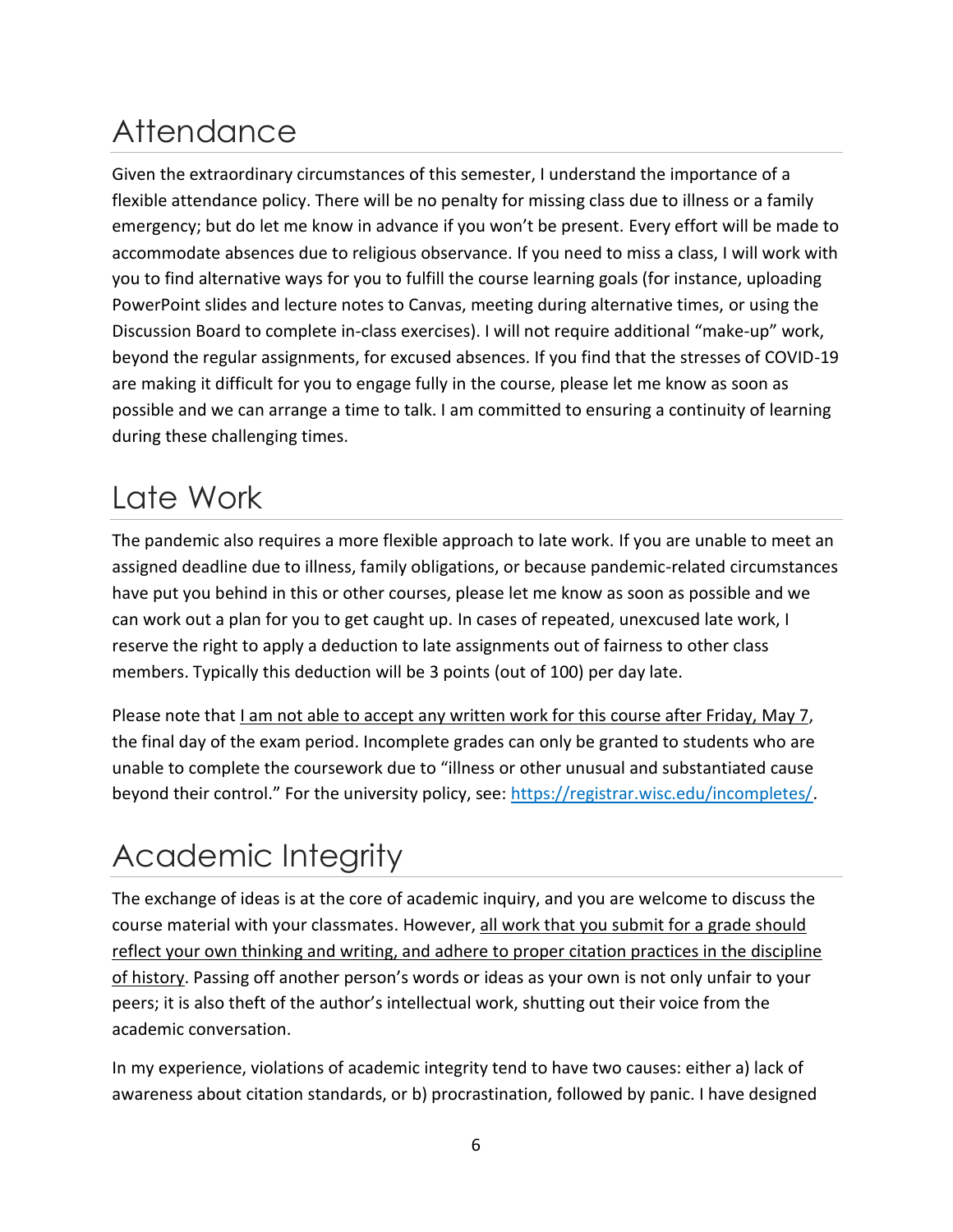the course to mitigate against both of these factors. We will have ongoing discussions about appropriate citation practices; if you're unsure in a particular case, don't hesitate to ask. I have also implemented scaffolding in the assignment due dates and a flexible policy on late work. If you are worried about not finishing an assignment as a deadline approaches, please email me! We can always work out solutions to help improve your organization, and it's much better to turn in less than perfect work than to cheat. If you plagiarize (and be assured that I will catch it—it's really not difficult), then I have to deal with the case as a disciplinary infraction rather than a learning opportunity. Serious academic misconduct must be reported to the Office of Student Conduct & Community Standards.<sup>1</sup>

## **Accessibility**

I am committed to ensuring that all students receive equal access to the course materials and equitable opportunities to achieve the course learning goals. If you experience or anticipate any challenges related to the format, materials, or requirements of this course, please let me know as soon as possible. I am happy to explore a range of options for removing barriers to your learning. If you have a disability, or think you may have a disability, you may also wish to work with the McBurney Disability Resource Center [\(https://mcburney.wisc.edu/\)](https://mcburney.wisc.edu/) to discuss accessibility in this and other courses, including possibilities for official accommodations. All communications regarding accessibility will remain confidential.

# A Note on Sources

Studying history involves discussion of complex themes including race, empire, gender, sexuality, class, religion, and national identity, among others. In class discussions, it is crucial that we remain respectful of one another's viewpoints and the wide range of backgrounds and experiences represented in the classroom. During the first week of class, we will establish collective discussion norms that will guide us over the semester. In general, if you disagree with a classmate (and debate and disagreement are encouraged!), then be sure to direct your comments at the idea, not the person. It is often helpful to summarize a peer's idea before disagreeing, to ensure you have really understood it. Please do not hesitate to meet with me if you have concerns about particular aspects of the course content.

<sup>&</sup>lt;sup>1</sup> I have developed these thoughts on academic dishonesty with reference to Kevin Gannon, "How to Create a Syllabus: Advice Guide," *The Chronicle of Higher Education*, accessed July 14, 2020, [https://www.chronicle.com/interactives/advice-syllabus.](https://www.chronicle.com/interactives/advice-syllabus)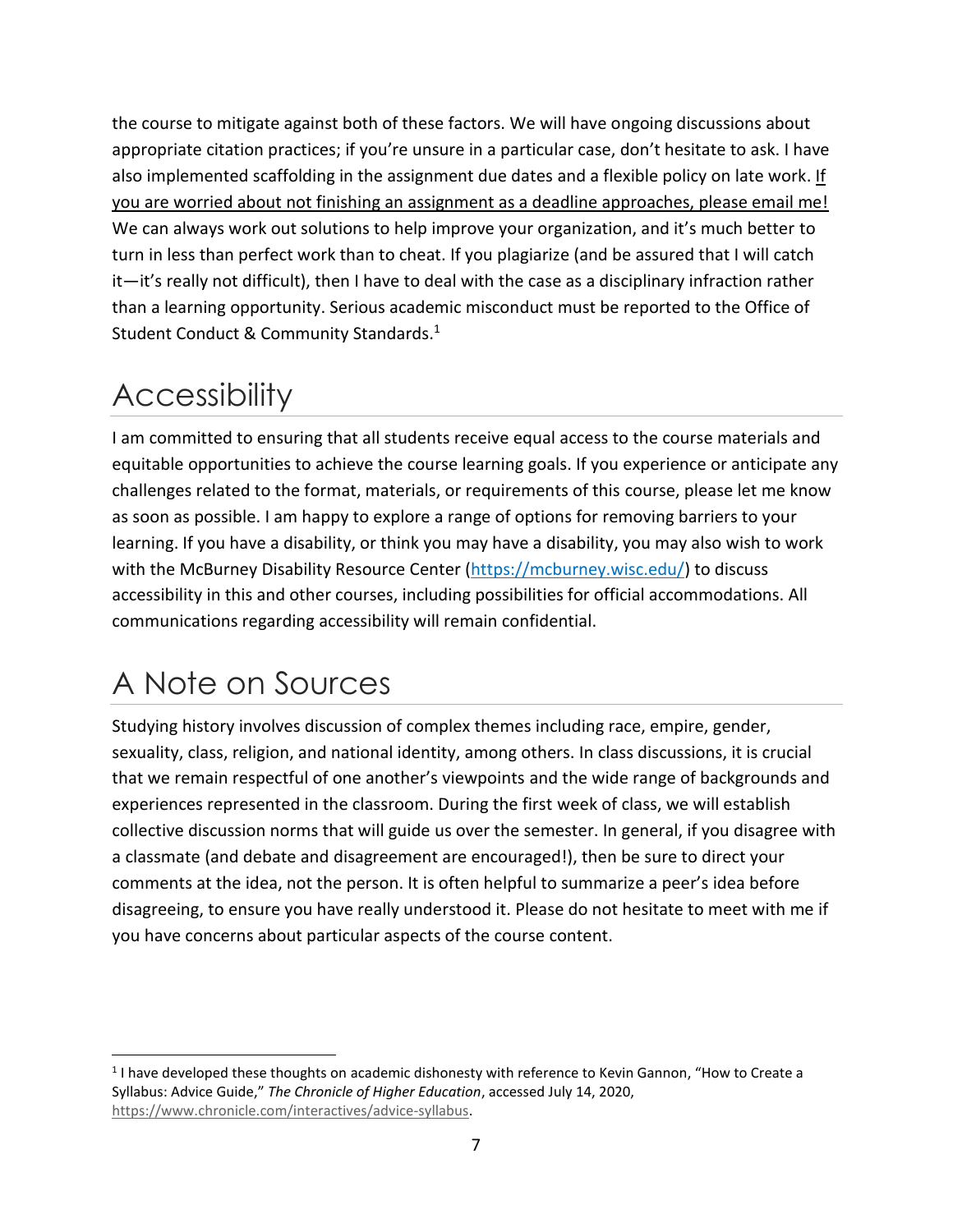# Additional Resources

UW-Madison and the History Department make available a wide range of resources to foster your academic success and personal wellbeing. It's a good idea to familiarize (or re-familiarize) yourself with the following, especially in light of the uncertainties we face this semester:

# Writing Center

<http://www.writing.wisc.edu/>

Offers individual consultations, workshops, and online guides on all aspects of academic writing.

#### History Lab <http://go.wisc.edu/hlab>

A resource center for undergraduates in history courses staffed by experienced graduate students, who are available to assist you with researching and writing history papers. You can sign up online for an individual consultation at any stage of the writing process.

## Greater University Tutoring Services

<https://guts.wisc.edu/>

Study skills support and peer tutoring across academic subjects (now offered online).

#### McBurney Disability Resource Center

<https://mcburney.wisc.edu/>

The McBurney Center has also compiled a helpful FAQ on accessibility in response to COVID-19: [https://mcburney.wisc.edu/resources/faq-for-virtual-learning-and-accessibility-covid-19/](https://mcburney.wisc.edu/resources/faq-for-virtual-learning-and-accessibility-covid-19/#forstudents)

#### Mental Health Services

<https://www.uhs.wisc.edu/mental-health/>

## Resources on Sexual Assault and Domestic Violence

UW–Madison is committed to fostering a safe, productive learning environment and offers a variety of resources for students impacted by sexual assault, sexual harassment, dating violence, domestic violence, and stalking. The Dean of Students Office has compiled a comprehensive guide to resources on and off campus, including both confidential resources and options for reporting: [https://doso.students.wisc.edu/report-an-issue/sexual-assault](https://doso.students.wisc.edu/report-an-issue/sexual-assault-dating-and-domestic-violence/)[dating-and-domestic-violence/.](https://doso.students.wisc.edu/report-an-issue/sexual-assault-dating-and-domestic-violence/)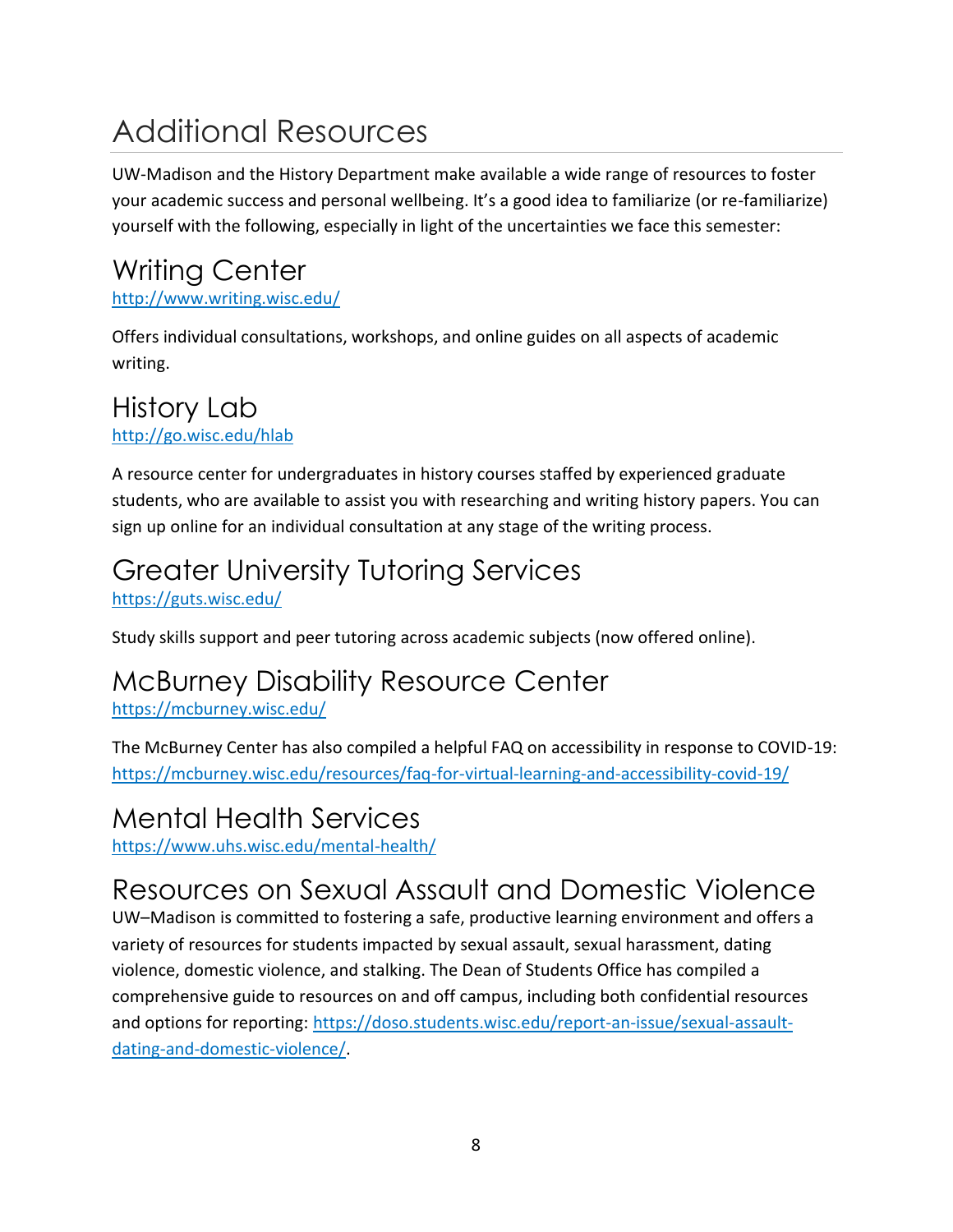## Course Schedule

*Assignments are due by the beginning of class on the date listed, unless otherwise indicated*. Guidelines and rubrics for all assignments are available on Canvas (under the Assignments tab, as well as in the relevant Modules). Assignments should be uploaded (as .doc, .docx, or .pdf files) to Canvas.

All readings and films are available as links or pdf documents on Canvas. See the Modules tab for week-by-week links to readings and assignments.

| <b>DATE/THEME</b>                                     | <b>READING</b>                                                                         | <b>ASSIGNMENT</b>                  |
|-------------------------------------------------------|----------------------------------------------------------------------------------------|------------------------------------|
| Jan. 26:                                              |                                                                                        | Complete the Course Orientation    |
| <b>Course Introduction</b>                            |                                                                                        | Module                             |
|                                                       |                                                                                        |                                    |
| Jan. 28:                                              | Ernst Moritz Arndt, "The German Fatherland" (1813)<br>$\overline{\phantom{m}}$         |                                    |
| Where was                                             | Gustav von Struve, "Motion in the German Pre-Parliament"<br>$\overline{\phantom{0}}$   |                                    |
| "Germany" before                                      | (1848)                                                                                 |                                    |
| 1870?                                                 |                                                                                        |                                    |
|                                                       |                                                                                        |                                    |
| UNIT I: RISE AND FALL OF THE GERMAN EMPIRE: 1871-1914 |                                                                                        |                                    |
| <b>Feb. 2:</b>                                        | Otto von Bismarck, Excerpt from "Blood and Iron" Speech<br>$\overline{\phantom{m}}$    |                                    |
| <b>German Unification:</b>                            | (1862)                                                                                 |                                    |
| The Paradoxes of                                      | National Liberal Party, Founding Program (1867)                                        |                                    |
| <b>Liberal Nationalism</b>                            |                                                                                        |                                    |
|                                                       |                                                                                        |                                    |
| Feb. 4: Making an                                     | Social Democratic Workers' Party, Eisenach Program (1869)<br>$\qquad \qquad -$         | Discussion board post #1 due by 9  |
| <b>Imperial Nation-</b>                               | Association of German Catholics, Founding Manifesto (1872)<br>$\overline{\phantom{0}}$ | a.m. and reply to a peer by 1 p.m. |
| <b>State</b>                                          | Hedwig Dohm, "Women's Right to Vote" (1876)                                            |                                    |
|                                                       |                                                                                        |                                    |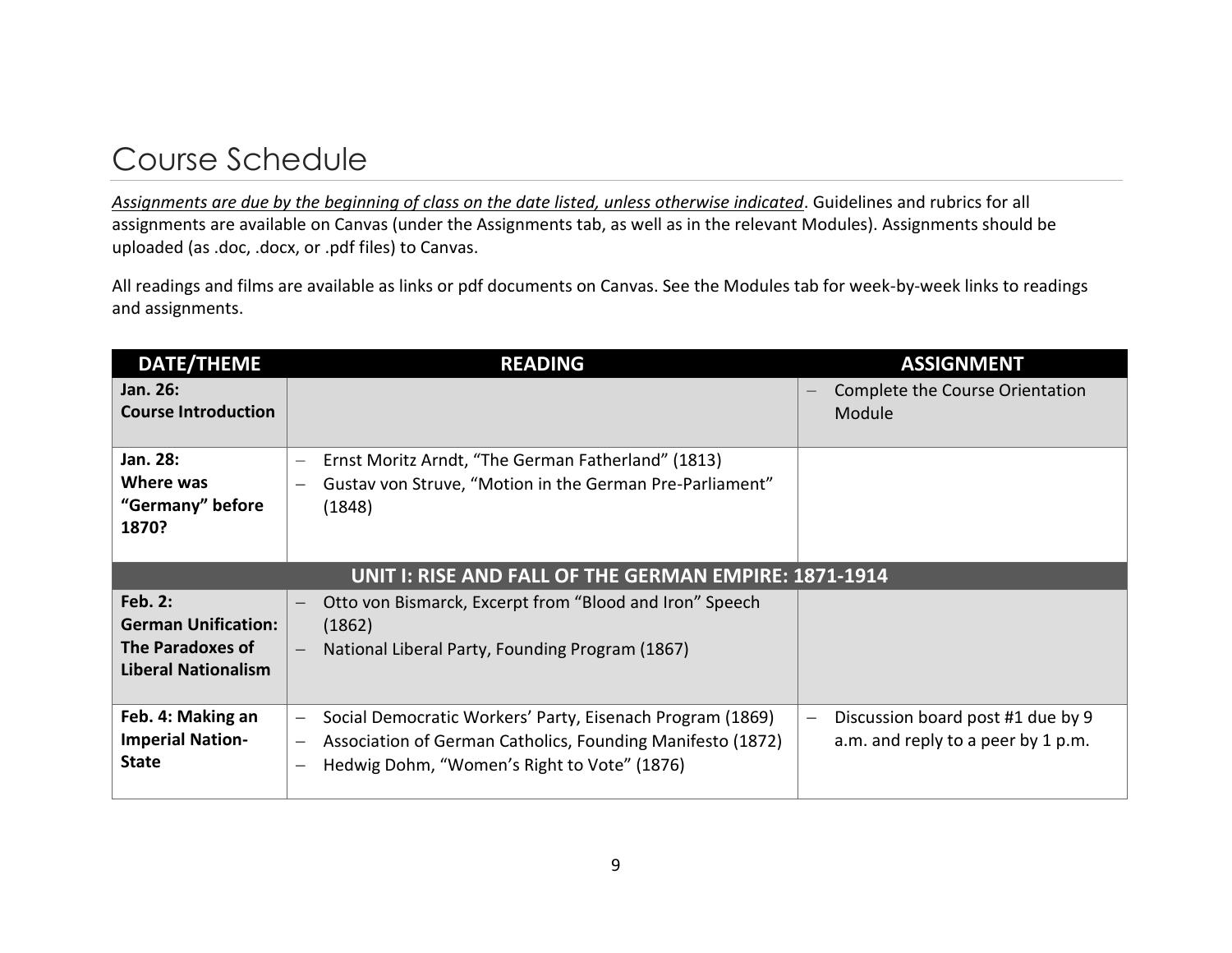| Feb. 9: Origins of<br><b>German Colonialism</b>                                            | Primary source documents on German colonialism<br>Sebastian Conrad, "Pressure Groups, Motivations, and<br>$\overline{\phantom{0}}$<br>Attitudes," in German Colonialism: A Short History (2012)                                                                      |                                                            |
|--------------------------------------------------------------------------------------------|----------------------------------------------------------------------------------------------------------------------------------------------------------------------------------------------------------------------------------------------------------------------|------------------------------------------------------------|
| Feb. 11: Debate:<br><b>Does Germany</b><br><b>Need Colonies?</b>                           |                                                                                                                                                                                                                                                                      | Position statement for Debate #1                           |
| Feb. 16: The Rise of<br>"Mass Politics":<br>Socialism,<br>Antisemitism, Pan-<br>Germanism  | Eduard Bernstein, "The Immediate Task of Social Democracy"<br>(1899)<br>Rosa Luxemburg, "Social Reform or Revolution" (1899)<br>"Nikolaus Osterroth, Clay Miner," in The German Worker:<br>Working-Class Autobiographies from the Age of<br>Industrialization (1987) |                                                            |
| Feb. 18: Germany<br>and the Origins of<br>the First World War                              | Admiral von Tirpitz, "The Fleet and Anglo-German Relations"<br>(1896)<br>"An Appeal by the German Army League" (1912)<br>$\qquad \qquad -$<br>Rosa Luxemburg, "The State of World Politics" (1913)                                                                   | Primary source essay questions<br>distributed (choose one) |
|                                                                                            | UNIT II: THE AGE OF EXTREMES: 1914-1945                                                                                                                                                                                                                              |                                                            |
| Feb. 23: The Great<br><b>War: Trench</b><br>Warfare,<br>Occupations, and<br>the Home Front |                                                                                                                                                                                                                                                                      |                                                            |
| Feb. 25: Defeat,<br>Revolution, and the<br><b>Birth of the Weimar</b><br>Republic          |                                                                                                                                                                                                                                                                      | OPTIONAL: draft of primary source<br>essay                 |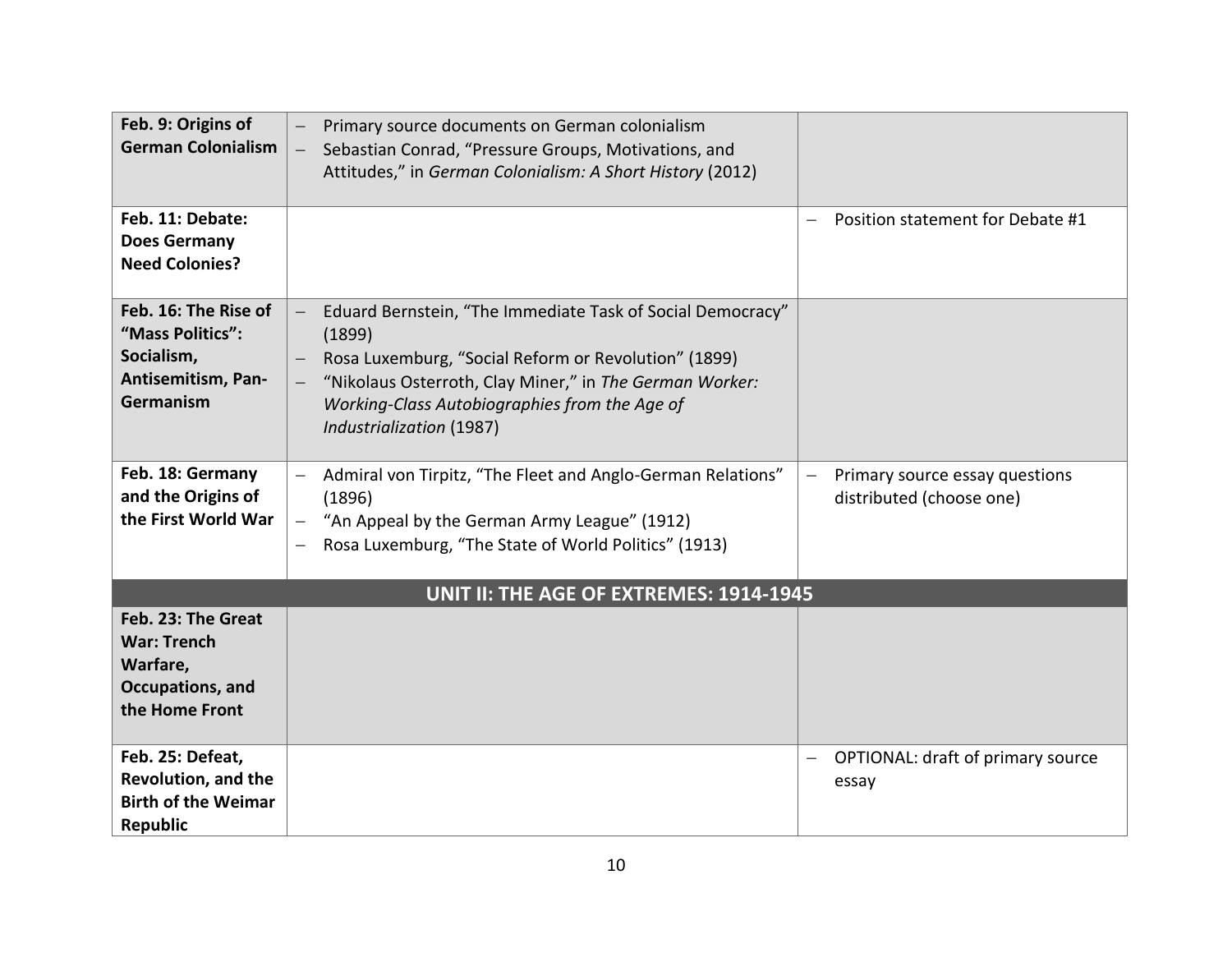| <b>March 2: Weimar</b><br><b>Politics: Disorder</b><br>and Stabilization              |                                                                                                                                                                                                  | Primary source essay due                                                                                                                    |
|---------------------------------------------------------------------------------------|--------------------------------------------------------------------------------------------------------------------------------------------------------------------------------------------------|---------------------------------------------------------------------------------------------------------------------------------------------|
| <b>March 4: Weimar</b><br><b>Culture and the</b><br>"New Woman"                       | FILM: Josef von Sternberg, dir., The Blue Angel (1930)<br>$\overline{\phantom{m}}$                                                                                                               |                                                                                                                                             |
| March 9:<br><b>The Depression and</b><br>the Crisis of the<br><b>Weimar Republic</b>  | Primary source documents on Weimar political parties                                                                                                                                             | Topic description for final project                                                                                                         |
| March 11: Debate:<br>German Parliament,<br>1930                                       |                                                                                                                                                                                                  | Position statement for Debate #2<br>$\overline{\phantom{0}}$                                                                                |
| March 16: The Rise<br>of the Nazis                                                    |                                                                                                                                                                                                  |                                                                                                                                             |
| March 18: Making<br>the Nazi "Racial<br>State"                                        | "Law for the Restoration of the Professional Civil Service"<br>$\overline{\phantom{0}}$<br>(1933); "Law for the Prevention of Genetically Diseased<br>Offspring" (1933); "Nuremberg Laws" (1935) | Discussion board post #2 due by 9<br>$\qquad \qquad -$<br>a.m. and reply to a peer by 1 p.m.<br>Annotated bibliography for final<br>project |
| March 23: Consent,<br>Coercion, and<br><b>Everyday Life in</b><br><b>Nazi Germany</b> |                                                                                                                                                                                                  |                                                                                                                                             |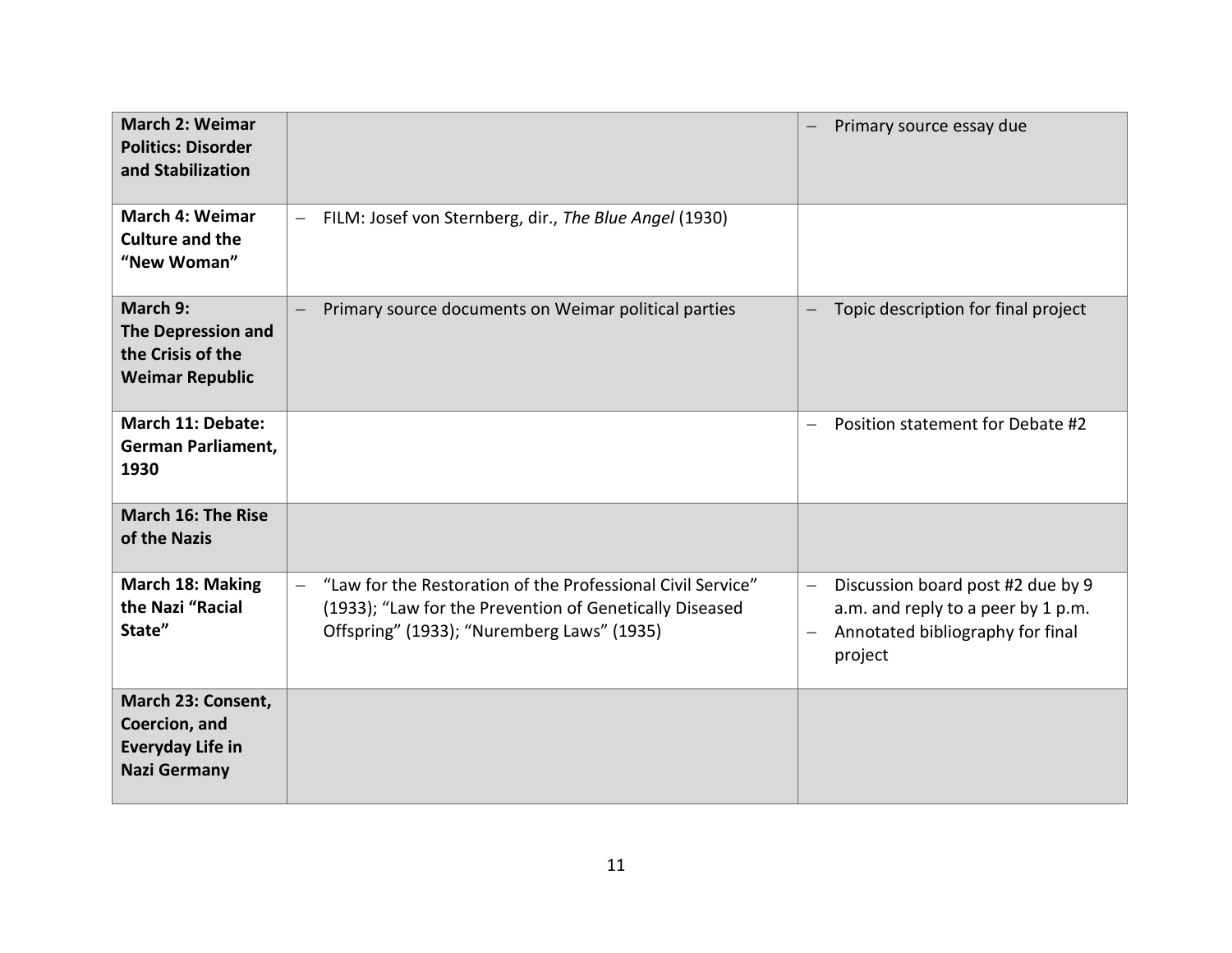| March 25: Nazi<br><b>Foreign Policy and</b><br>the Origins of WWII                                              | Inge Deutschkron, Outcast: A Jewish Girl in Wartime Berlin<br>(1978), pp. 5-43                                                                                                                                         |                                                             |
|-----------------------------------------------------------------------------------------------------------------|------------------------------------------------------------------------------------------------------------------------------------------------------------------------------------------------------------------------|-------------------------------------------------------------|
| <b>March 30: The Nazi</b><br><b>Empire:</b><br>Collaboration,<br><b>Puppet States, and</b><br><b>Resistance</b> |                                                                                                                                                                                                                        | At least three timeline entries due                         |
| April 1:<br><b>Holocaust and</b><br><b>Genocide in East</b><br>and West                                         | Reports of Police Reserve Lieutenant Fischmann and Police<br>Lieutenant Westermann (1942)<br>FILM: Claude Lanzmann, dir., Shoah (1985), First Era, Part<br>$\overline{\phantom{m}}$<br>One, selections (49:00-1:25:00) |                                                             |
|                                                                                                                 | UNIT III: FROM POSTWAR TO POST-WALL: 1945-Present                                                                                                                                                                      |                                                             |
| April 6: German<br><b>Defeat, Allied</b><br><b>Occupation, Post-</b><br>Nazi (In-)Justice                       | Bishop Theophil Wurm, "To the Christians of England" (1945)                                                                                                                                                            |                                                             |
| <b>April 8: The Cold</b><br>War and the<br><b>Division of Germany</b>                                           |                                                                                                                                                                                                                        | Five timeline entries due<br>$\qquad \qquad \longleftarrow$ |
| April 13:<br><b>Stabilization in</b><br><b>West Germany</b>                                                     | Konrad Adenauer, "Christian Civilization at Stake" (1955)                                                                                                                                                              |                                                             |